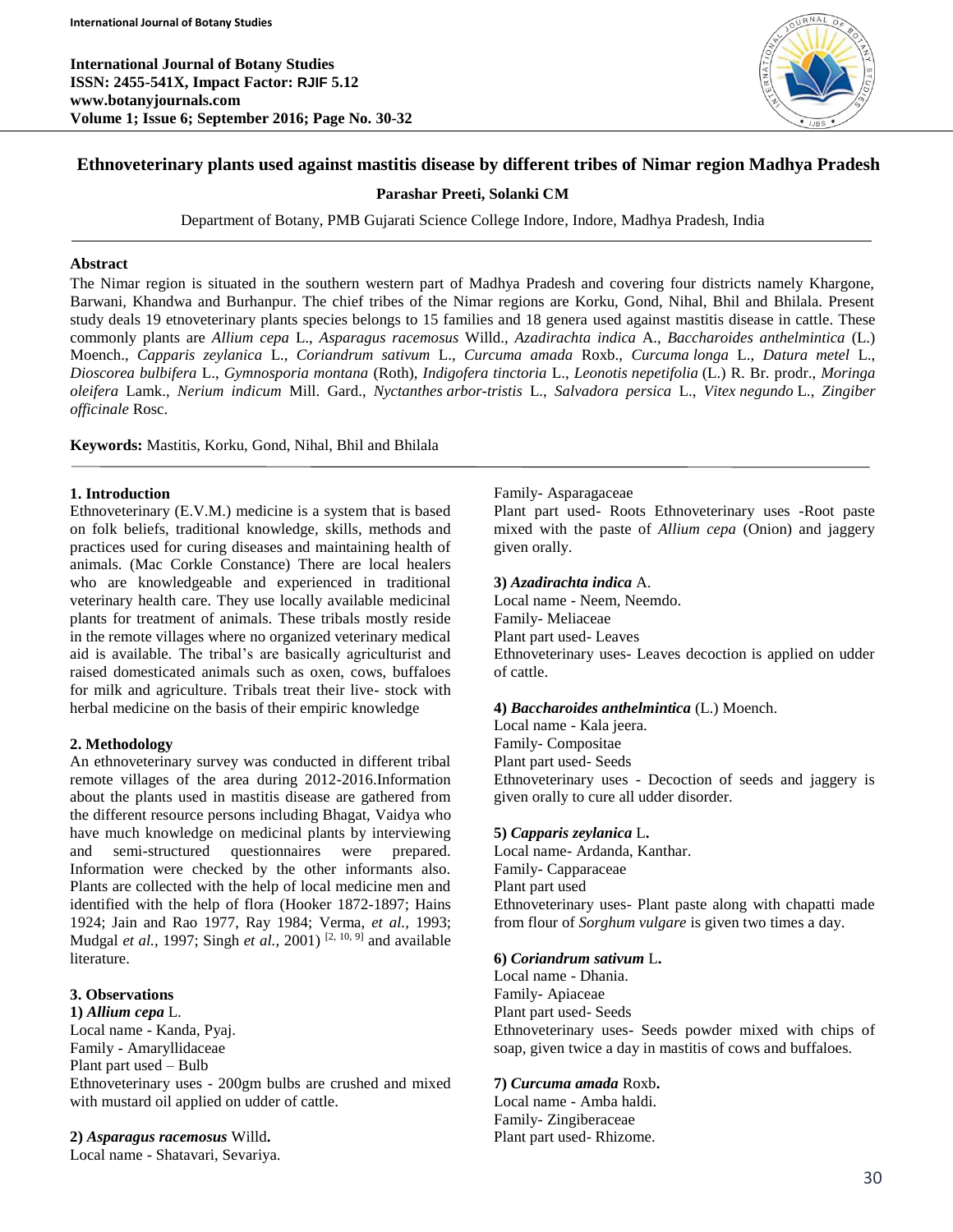#### **International Journal of Botany Studies**

Ethnoveterinary uses- Paste of rhizome is applied on udder of cattle.

# **8)** *Curcuma longa* L.

Local name - Haldi. Family- Zingiberaceae Plant part used- Rhizome. Ethnoveterinary uses- Rhizome paste is applied on udder in udder infection of cattle.

# **9)** *Datura metel* L.

Local name- Kala dhatura Family- Solanaceae Plant part used- Leaves Ethnoveterinary uses- Warm paste of leaves mixed with *Curcuma longa* is applied on udder to cure mastitis.

# **10)** *Dioscorea bulbifera* L.

Local name- Gathalu, Kanda. Family- Dioscoreaceae Plant part used- Tuber. Ethnoveterinary uses- 25-30 gm of tuber paste is given to cattle once a day.

# **11)** *Gymnosporia montana* (Roth**)** Benth.

Local name- Bekal. Family- Celastraceae Plant part used- Leaves Ethnoveterinary uses-50gm leaves are burnt and ash mixed in mustard oil is applied over udder of cows and buffaloes.

### **12)** *Indigofera tinctoria* L.

Local name- Neel. Family- Leguminosae Plant part used- Leaves Ethnoveterinary uses- Paste of leaves are applied on the swelling of udder.

# **13)** *Leonotis nepetifolia* (L.) R. Br. prodr.

Local name- Gorakhmundi. Family- Lamiaceae Plant part used- Bark Ethnoveterinary uses- Bark paste mixed with ointment and apply on udder of cattle in udder disease.

### **14)** *Moringa oleifera* Lam.

Local name- Surjan, Sahjan. Family- Moringaceae Plant part used- Bark Ethnoveterinary uses- Bark powder mixed with edible oil is applied on udder in mastitis.

# **15)** *Nerium indicum* Mill. Gard.

Local name- Kaner. Family- Apocynaceae Plant part used- Roots Ethnoveterinary uses- Root paste is applied on the swollen portion of the udder of cows and buffaloes against mastitis.

# **16)** *Nyctanthes arbor-tristis* L.

Local name- Harsingar, Sirali Family- Oleaceae

Plant part used- Leaves Ethnoveterinary uses- Leaf juice is given orally for 3 days to treat mastitis in cattle.

### **17)** *Salvadora persica* L**.**

Local name- Pilu. Family- Salvadoraceae Plant part used-Leaves Ethnoveterinary uses- Leaf juice is applied locally on udder to cure mastitis.

### **18)** *Vitex negundo* L.

Local name- Nirgundi. Family- Lamiaceae Plant part used- Roots Ethnoveterinary uses- Paste of roots is applied on udder of cattle in mastitis.

### **19)** *Zingiber officinale* Rosc**.**

Local name- Adrak. Family- Zingiberaceae Plant part used- Adrak. Ethnoveterinary uses- Rhizome paste with leaf paste of *Aloe vera* (Guar patha) applied on swelling of udder in cattle

# **4. Results and Discussion**

A total 19 plants species belonging to 18 families and 15 genera were used in treatment of mastitis disease. Mastitis is an acute or chronic inflammation of the mammary gland (udder) affecting the secretory cells and frequently causing the total suppression of milk.

Out of 19 species most of the plant parts are leaves (34%), roots and rhizome (17%), bark and seeds (11%), bulb and tuber (5%) are used. Both oral and dermal are used in the treatment. In many cases not only single plant but plant products are also used to cure mastitis. Study indicates that tribals have sufficient knowledge about the therapeutic uses of plants.



**Fig 1:** Percentage of plant parts used in the treatment.

### **5. Acknowledgement**

The author's is grateful to Principal and Dr. J. Sikka, Head of Botany Department, P.M.B. Gujarati Science College, Indore for research, library facilities. We are very much thankful to Dr. C.M. Solanki. Dr. S. Ray. for encouragement and valuable suggestion. We are thankful to veterinary doctors, informant person for providing the necessary information.